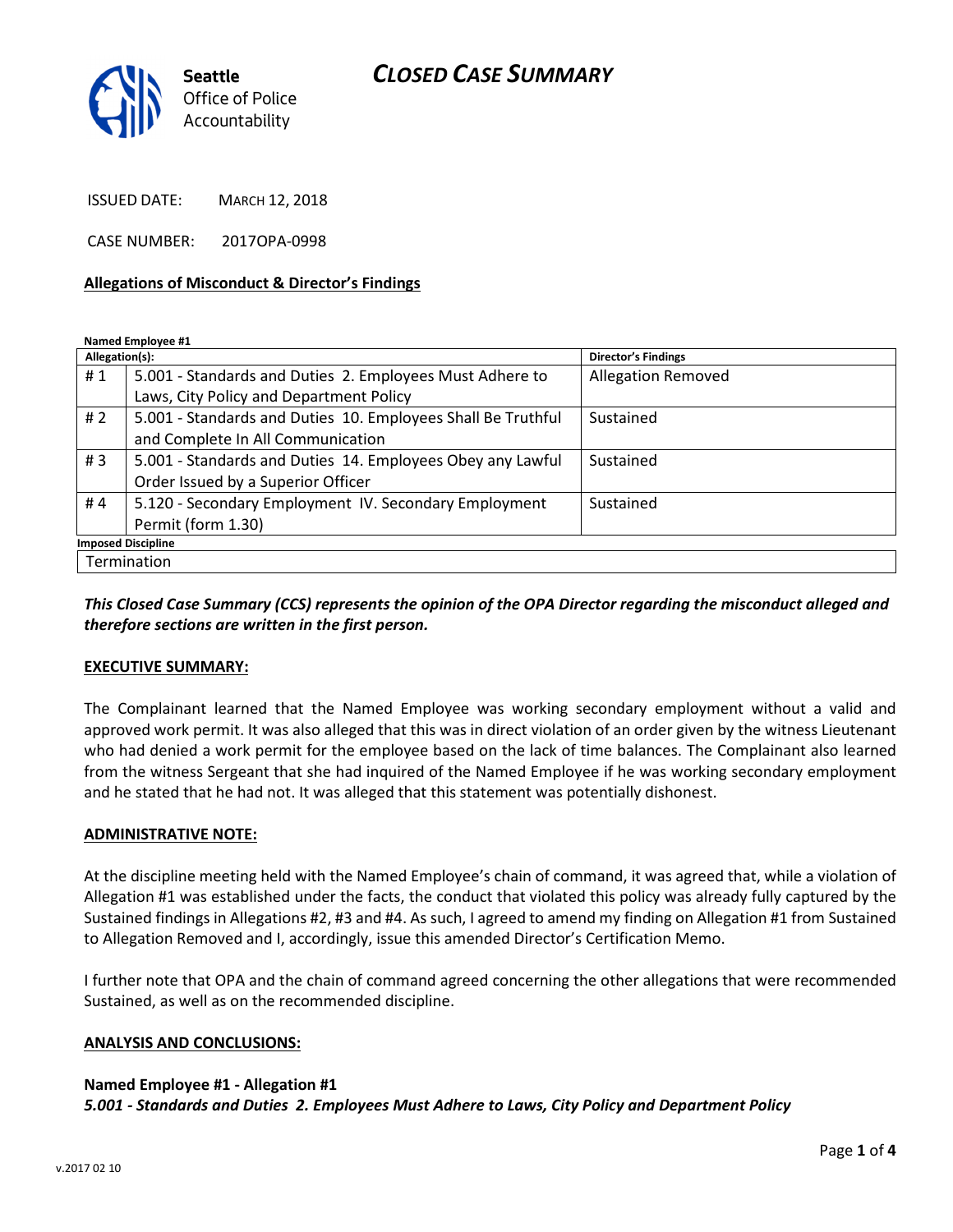

# CLOSE CASE SUMMARY

OPA CASE NUMBER: 2017OPA-0998

SPD Policy 5.001-POL-2 requires that SPD employees adhere to laws, City policy and Department policy. It further itemizes that employees comply with the SPD Manual. (SPD Policy 5.001-POL-2.)

As indicated above, I recommend that this allegation be removed given that the conduct that establishes the violation of this policy is already fully captured by the three Sustained findings below.

Recommended Finding: Allegation Removed

# Named Employee #1 - Allegation #2 5.001 - Standards and Duties 10. Employees Shall Be Truthful and Complete In All Communication

SPD Policy 5.001-POL-10 requires that SPD employees be truthful and complete in all communications.

In this case, it was alleged that NE#1 engaged in dishonesty on a number of occasions concerning his secondary employment. At his OPA interview, NE#1 was asked about a conversation he had with his Sergeant. While the Sergeant recalled that the conversation occurred on September 14, NE#1 did not remember the date but believed that it occurred sometime in August or September. NE#1 stated that, during this conversation, his Sergeant asked him if he had been working secondary employment ("off-duty"), and he said "no." NE#1 told OPA that he believed that his Sergeant was asking him about the "24-hour rule" (where SPD employees are only allowed to work 24 hours of secondary employment in a seven-day period). His exact answer to his Sergeant was: "no, I haven't been working off-duty."

The OPA investigator conducting the interview then provided NE#1 with the records obtained from his secondary employer, which indicated that he had worked on August 11, 14, 18, 28, 29, 30 and September 5, 6, 11, 13 and 15. NE#1 stayed firm to his account that his answer was not dishonest because he "had not worked within a week of [the Sergeant] and {NE#1] having that conversation." At his supplemental interview with OPA, however (which NE#1 requested), he stated that, upon reflection, "he could've had a conversation on September  $14<sup>th</sup>$  and it, it could've been about off-duty." I note that I conclusively find that this was the date of the meeting based on both my review of the OPA complaint filed in this case by an Acting Lieutenant, which memorialized the conversation he had with the Sergeant during which she discussed having the meeting on that date, as well as on the Sergeant's two OPA interviews.

NE#1 contended at his second OPA interview that when he told his Sergeant that he was not working off-duty, he was referring to the fact that he had not worked and was not planning to work off-duty on that day. He stated, however, that he did not clarify with his Sergeant whether this was the information that she was seeking. He further failed to mention to her that he had worked secondary employment on the previous day and was planning to and did so again on the following day.

I find that NE#1 was dishonest on at least two occasions. First, he was untruthful when he told his Sergeant that he had not been working secondary employment. His explanations for why he made that statement, which changed over his two OPA interviews, were frankly unbelievable. Moreover, his Sergeant told OPA that when she asked NE#1 if he had been working secondary employment, there was no confusion as to what she was asking him (contrary to NE#1's contentions). I find that, when NE#1 told his Sergeant that he was not working secondary employment, that was a statement that was made with the deliberate intent to mislead her. I find this to be further supported by the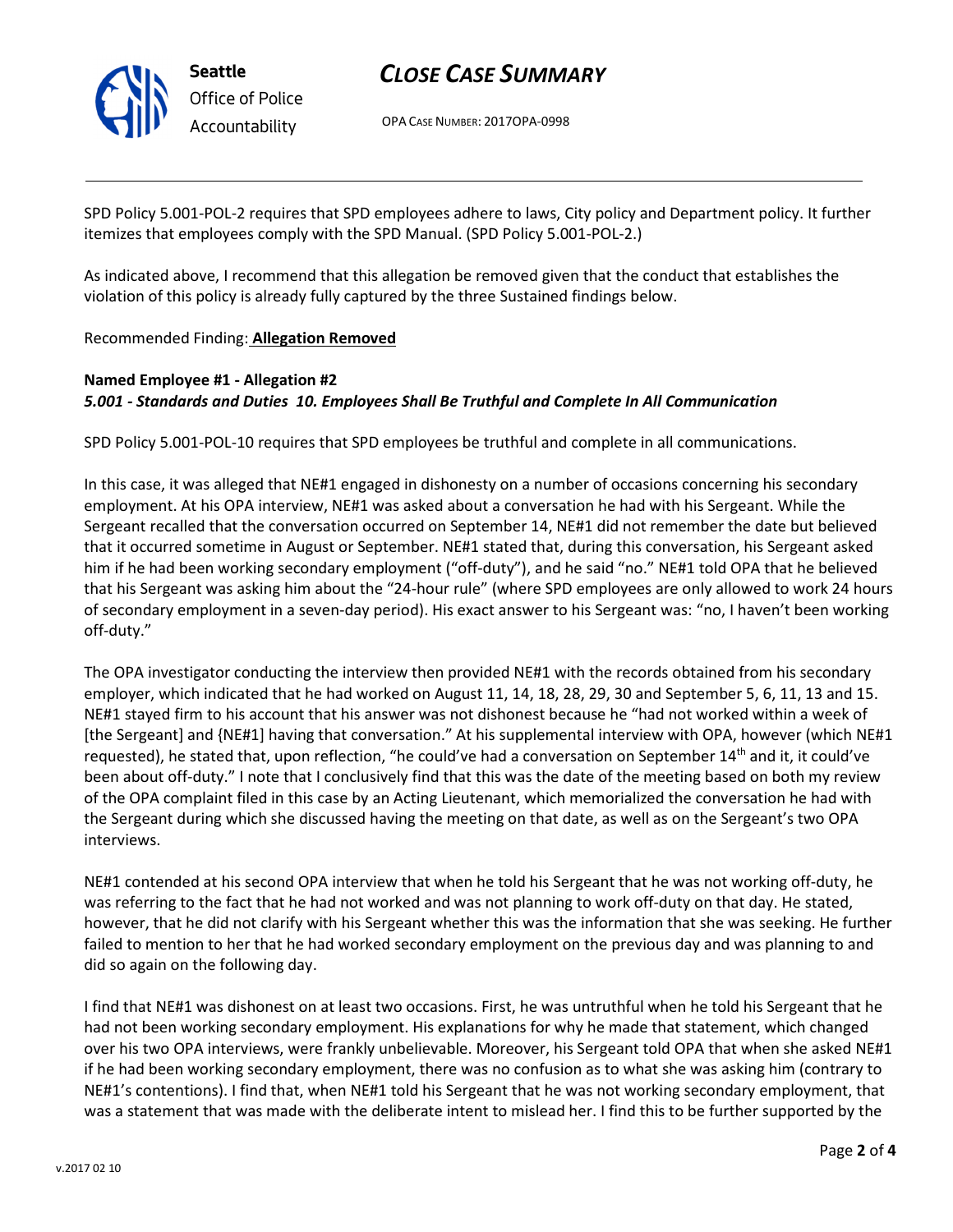

Seattle Office of Police Accountability

# CLOSE CASE SUMMARY

OPA CASE NUMBER: 2017OPA-0998

fact that NE#1 did not log-in via radio on any of the dates that he improperly worked secondary employment, which was, at best, a violation of policy and, at worst, was a deliberate attempt to cover up his dishonesty and insubordination.

Second, I find that NE#1 was dishonest during his OPA interviews. NE#1 first told OPA that he denied working secondary employment to his Sergeant because he thought that she was asking him whether he did so in violation of the 24-hour rule. However, records from his secondary employer indicated that he did work both immediately before and after the meeting. As such, even if he truly believed that he was being asked whether he had engaged in secondary employment in violation of the 24-hour rule, his answer was still dishonest. This is likely the reason why he then requested a second OPA interview and materially changed his answer. He stated that, instead, he believed that his Sergeant was asking specifically whether he worked or was planning to work secondary employment on September 14. As indicated above, not only do I find these answers to be frivolous and incredible, but I further find that they were made with the intent to mislead the OPA investigator assigned to this case and to cover up NE#1's clear misconduct.

Lastly, while I cannot ultimately find that it rises to the level of dishonesty, NE#1's stated belief that the Chief Operating Officer's email somehow absolved him from seeking a valid and approved work permit is patently absurd. Notably, I have not seen any other case in which an officer made a similar assertion during the almost one and a half years since that email was sent.

While I do not take my decisions in this regard lightly, I find that the evidence conclusively establishes that NE#1 was materially and intentionally dishonest in this case. As such, I recommend that this allegation be Sustained.

# Recommended Finding: Sustained

# Named Employee #1 - Allegation #3 5.001 - Standards and Duties 14. Employees Obey any Lawful Order Issued by a Superior Officer

SPD Policy 5.001-POL-14 requires that employees obey any lawful order by a superior officer. The failure to do so constitutes insubordination. (SPD Policy 5.001-POL-14.)

Here, both NE#1's Sergeant and a Department Lieutenant directed him to cease working secondary employment during several meetings, the last of which occurred prior to June 2017. The Sergeant told OPA that both she and the Lieutenant were present at one of the meetings during which this issue was discussed. The Sergeant recounted that the Lieutenant explicitly ordered NE#1 to not work secondary employment. The Lieutenant (now a Captain) also recounted that meeting occurring. The Lieutenant had a similar recollection of the meeting as the Sergeant. The Lieutenant stated that he ordered NE#1 to not engage in any secondary employment or Department overtime. The basis for that order was that NE#1's sick leave and discretionary leave balances were too low, which was a permissible basis to deny secondary employment under SPD Policy 5.120(IV)(G). The Lieutenant indicated to OPA that there could not have been any confusion on NE#1's part concerning this order. Moreover, the Lieutenant stated that he had a number of additional conversations with NE#1 concerning this issue and that the order restricting overtime and secondary employment was not lifted. Lastly, the Lieutenant opined that if NE#1 worked secondary employment in either August or September 2017, such action would have constituted insubordination.